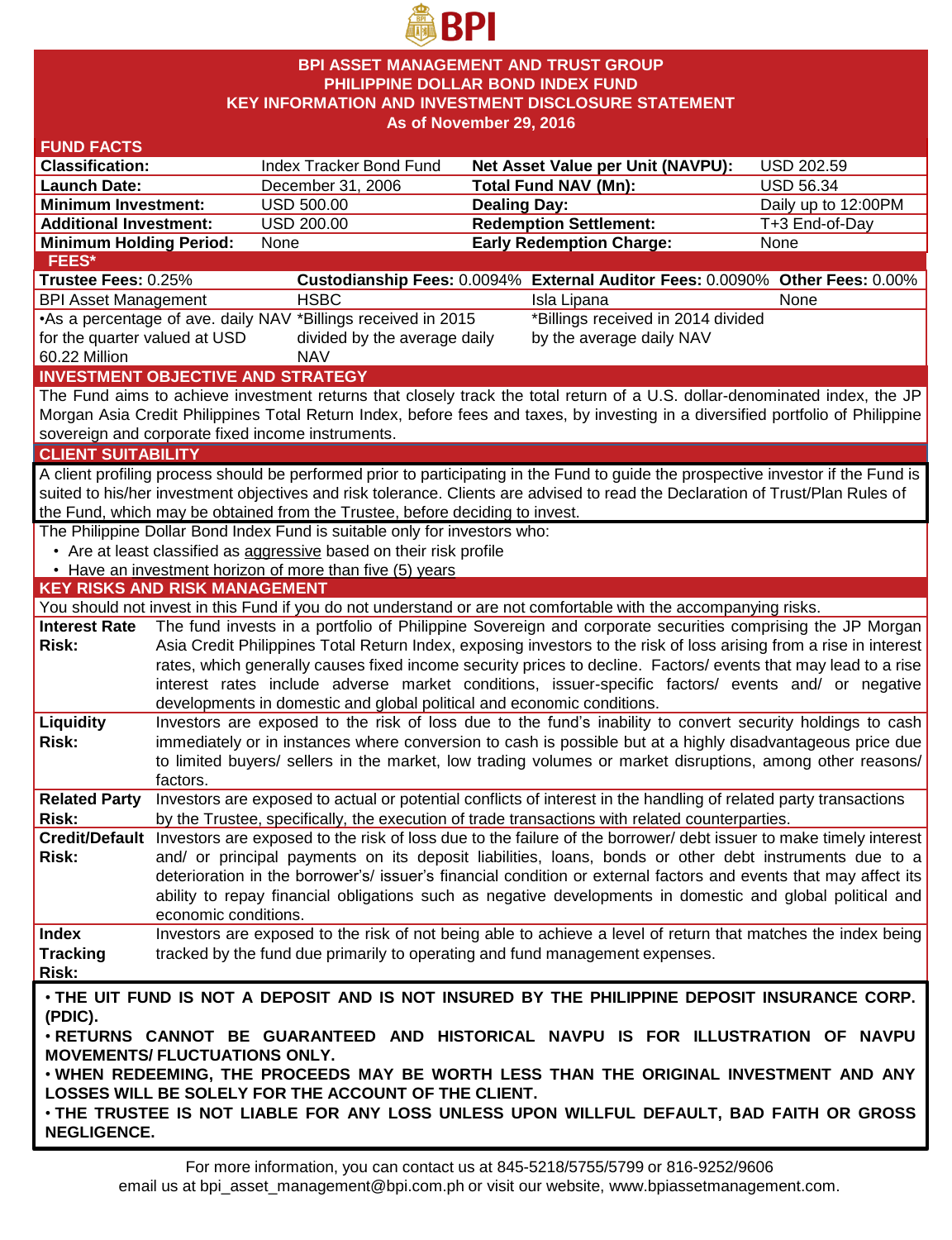# **FUND PERFORMANCE AND STATISTICS AS OF NOVEMBER 29, 2016**

(Purely for reference purposes and is not a guarantee of future results)



**Fund -2.99 -5.47 -2.39 3.61 18.79 102.59 Benchmark** -3.07 -5.55 -2.23 4.23 20.99 111.03

\*Benchmark is the JP Morgan Asia Credit Philippines Total Return

**Fund 3.61 3.73 5.91 2.85 5.54 7.38 Benchmark** 4.23 4.48 6.56 3.43 6.06 7.82

**Fund 3.64 3.41 10.75 -5.23 15.09 9.91 Benchmark** 4.23 3.97 11.47 -5.10 15.79 10.44

**1 mo 3 mo 6 mo 1YR 3YRS S.I.<sup>2</sup>**

**1YR 2YRS 3YRS 4YRS 5YRS S.I.**

**YTD 2015 2014 2013 2012 2011**

| <b>NAVPU over the past 12 months</b> |        |  |  |  |  |  |
|--------------------------------------|--------|--|--|--|--|--|
| Highest                              | 214.78 |  |  |  |  |  |
| Lowest                               | 195.07 |  |  |  |  |  |
| <b>STATISTICS</b>                    |        |  |  |  |  |  |
| <b>Weighted Ave Duration (Yrs)</b>   | 7.21   |  |  |  |  |  |
| Volatility, Past 1 Year (%) 3        | 4.04   |  |  |  |  |  |
| Port. Weighted Yield to Maturity (%) | 3.45   |  |  |  |  |  |
| <b>Current Number of Holdings</b>    | 44     |  |  |  |  |  |
| Tracking Error (3-Yr) <sup>4</sup>   | 0.51   |  |  |  |  |  |

<sup>1</sup>Returns are net of fees.

<sup>2</sup>Since Inception

<sup>3</sup>Measures the degree to which the Fund fluctuates vis-à-vis its average return over a period of time.

<sup>4</sup>Measure of deviation between the Fund's return and benchmark returns. A lower number means the Fund's return is closely aligned with the benchmark. 5 Includes accrued income, investment securities purchased, accrued expenses, etc.

\*Declaration of Trust is available upon request through branch of account.

| <b>PORTFOLIO COMPOSITION</b>                          |           | <b>TOP TEN HOLDINGS</b> |                 |           |
|-------------------------------------------------------|-----------|-------------------------|-----------------|-----------|
| <b>Allocation</b>                                     | % of Fund | <b>Name</b>             | <b>Maturity</b> | % of Fund |
| Government                                            | 68.32     |                         |                 |           |
| Corporates                                            | 29.09     | RoP Bonds               | 2/2/2030        | 8.06      |
| Cash                                                  | 0.18      | RoP Bonds               | 1/21/2024       | 7.64      |
| Time deposits and money market                        | 1.15      | <b>RoP Bonds</b>        | 10/23/2034      | 7.57      |
| Other receivables $-$ net of liabilities <sup>5</sup> | 1.26      | <b>RoP Bonds</b>        | 1/14/2031       | 7.18      |
| <b>Maturity Profile</b>                               |           | RoP Bonds               | 3/1/2041        | 5.74      |
| Cash and Less than 1 Year                             | 2.59      | RoP Bonds               | 3/16/2025       | 5.45      |
| Between 1 and 3 Years                                 | 14.89     | RoP Bonds               | 1/13/2037       | 4.34      |
| Between 3 and 5 Years                                 | 14.00     | RoP Bonds               |                 |           |
| Between 5 and 7 Years                                 | 7.24      |                         | 1/15/2021       | 4.32      |
| Between 7 and 10 Years                                | 21.48     | <b>RoP Bonds</b>        | 1/20/2040       | 3.67      |
| More than 10 Years                                    | 39.80     | RoP Bonds               | 3/30/2026       | 3.48      |

## **RELATED PARTY TRANSACTIONS\***

**CUMULATIVE PERFORMANCE (%) <sup>1</sup>**

Index

**ANNUALIZED PERFORMANCE (%) <sup>1</sup>**

**CALENDAR YEAR PERFORMANCE (%) <sup>1</sup>**

The Fund has investments and trade transactions with Bank of the Philippine Islands, its subsidiaries and related parties:

Bank of the Philippine Islands – USD 650,000.00

Investments in the said outlets were approved by the Trust Committee. Likewise, all related party transactions are conducted on an arm's length and best execution basis and within established limits.

\*Related party in accordance with BPI's internal policy.